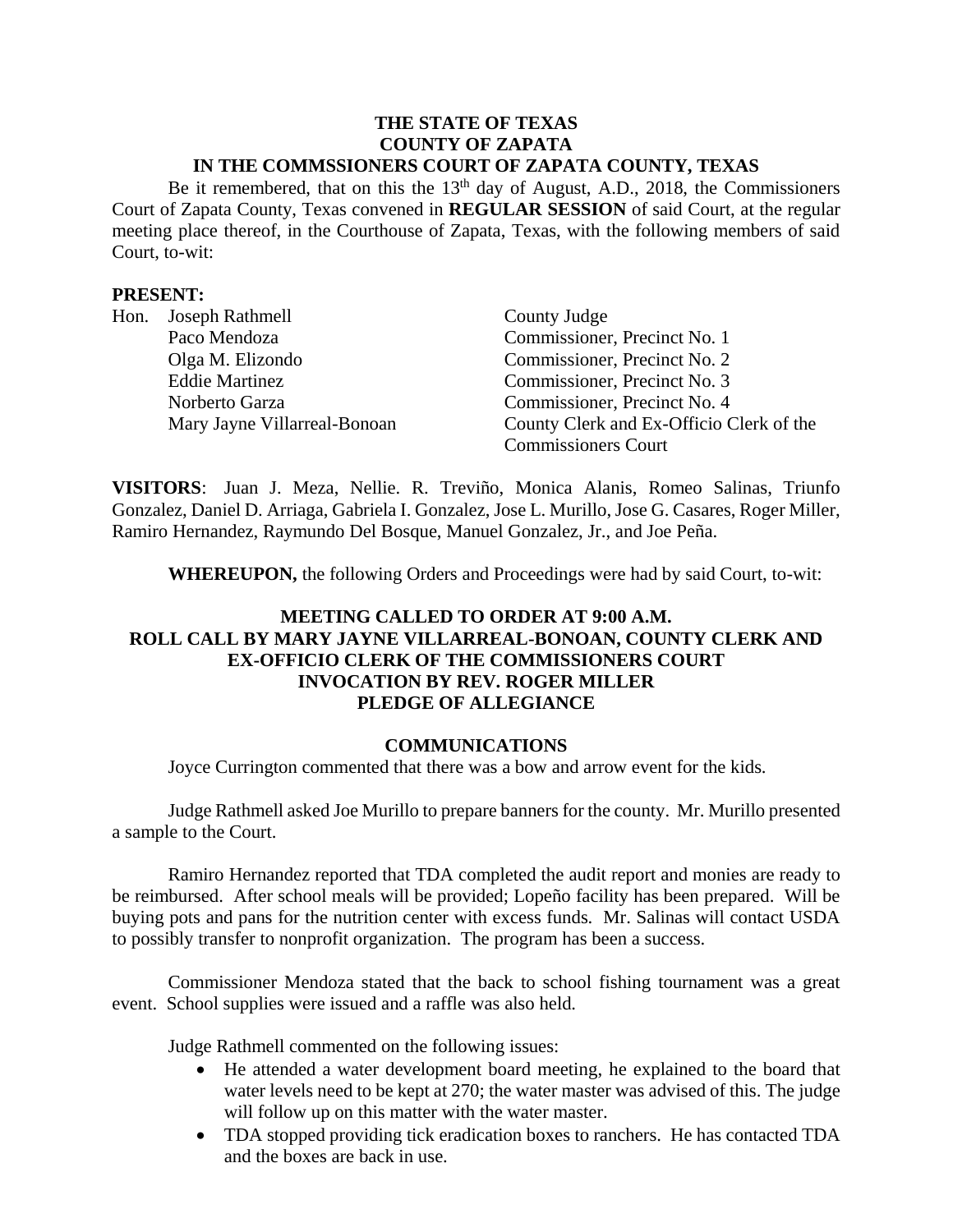- Our local DPS office is one of the 87 offices being closed. He wrote a letter to state officials regarding the importance of keeping the local office.
- The Laredo landfill was discussed in the STDC meeting. STDC recommended a conformance letter. Our application was never reneged.

#### **ORDER APPROVING INVOICES**

Motion was made by Commissioner Martinez, seconded by Commissioner Mendoza, to approve invoices as presented by Triunfo Gonzalez.

The above motion, being put to a vote, was approved by the affirmative vote of all members of the Court.

### **ORDER APPROVING TREASURER'S REPORT**

Motion was made by Commissioner Mendoza, seconded by Commissioner Garza, to approve Treasurer's Report as requested by Hon. Romeo Salinas, County Treasurer.

The above motion, being put to a vote, was approved by the affirmative vote of all members of the Court.

### **ORDER APPROVING CHECKS ISSUED**

Motion was made by Commissioner Martinez, seconded by Commissioner Garza, to approve checks issued as requested by Hon. Romeo Salinas, County Treasurer.

The above motion, being put to a vote, was approved by the affirmative vote of all members of the Court.

#### **TAX / ASSESSOR COLLECTOR'S REPORT**

Tax Assessor/Collector's office reported Hotel-Motel tax collections in the amount of \$7,833.59 for year-to-date collections in an amount of \$84,305.86 and tax collections are at a yearto-date rate of 87.40%.

### **ITEM #10 WAS A DUPLICATE ITEM NO ACTION WAS TAKEN**

10. To award engineering services for TxCDBG Falcon Meza Street Improvement Project #7217511 as requested by Hon. Joe Rathmell, County Judge.

# **ORDER APPROVING FY2019 CONTRACT BETWEEN OFFICES OF ATTORNEY GENERAL AND ZAPATA COUNTY FOR STATEWIDE AUTOMATED VICTIM NOTIFICATION SERVICES GRANT PROGRAM**

Motion was made by Commissioner Martinez, seconded by Commissioner Garza, to approve the FY2019 contract between the Office of the Attorney General (OAG) and Zapata County for the Statewide Automated Victim Notification Service (SAVNS) grant program as requested by Hon. Joe Rathmell, County Judge.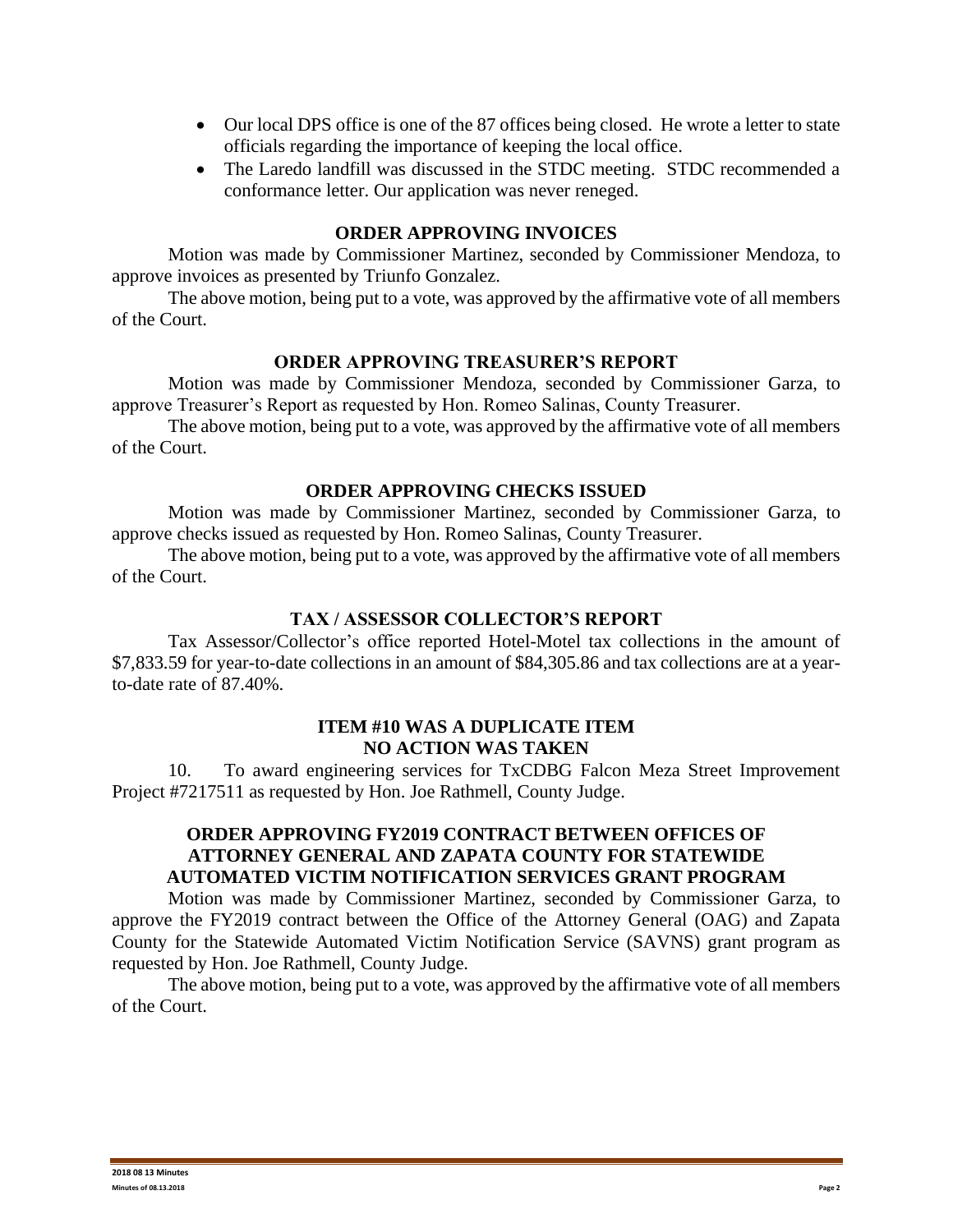### **ORDER TO TABLE REQUEST BY JUDGE RATHMELL REGARDING INSTALLATION OF 2 INCH WATER LINE AT BOYS AND GIRLS CLUB FOR A COMMUNITY GARDEN**

Motion was made by Commissioner Garza, seconded by Commissioner Mendoza, to table request by Judge Rathmell to install a 2 inch water line, paid by the County, at the Boys and Girls Club for a Community Garden.

The above motion, being put to a vote, was approved by the affirmative vote of all members of the Court.

### **ORDER ALLOWING COMMISSIONER ELIZONDO TO SEEK POSSIBLE GRANT FUNDING FOR PRECINCT 2 PARK IMPROVEMENT**

Motion was made by Commissioner Garza, seconded by Commissioner Elizondo, to allow Commissioner Olga M. Elizondo to seek possible grant funding for Precinct 2 park improvement as requested by Hon. Olga M. Elizondo, Commissioner Pct. 2.

The above motion, being put to a vote, was approved by the affirmative vote of all members of the Court.

## **ORDER TO RATIFY THE HIRE OF EMILIO SANCHEZ III AT ZAPATA COUNTY WATER PLANT**

Motion was made by Commissioner Martinez, seconded by Commissioner Garza, to ratify the hiring of Emilio Sanchez III at the Zapata County Water Plant effective June 25, 2018 as requested by Hon. Eddie Martinez, Commissioner Pct. 3.

The above motion, being put to a vote, was approved by the affirmative vote of all members of the Court.

# **ORDER APPROVING TO PAY RALPH'S REFRIGERATION SERVICES**

Motion was made by Commissioner Elizondo, seconded by Commissioner Mendoza, to pay the amount of \$8,100, out of Royalty Fund, to Ralph's Refrigeration Services for replacement of air conditioner in precinct 4 office as requested by Hon. Norberto Garza, Commissioner Pct. 4.

The above motion, being put to a vote, was approved by the affirmative vote of all members of the Court.

# **ORDER TO TABLE REQUEST BY ROMEO SALINAS REGARDING PURCHASE OF OVEN FOR BOYS AND GIRLS CLUB**

Motion was made by Commissioner Martinez, seconded by Commissioner Garza, to table request by Romeo Salinas, County Treasurer, regarding purchase of a double decker full size commercial oven for Boys and Girls Club.

The above motion, being put to a vote, was approved by the affirmative vote of all members of the Court.

## **ORDER APPROVING PAYMENT OF \$19,840.11FOR REPAIRS DONE TO ZAPATA COUNTY REGIONAL JAIL**

Motion was made by Commissioner Mendoza, seconded by Commissioner Garza, to approve payment of \$19,840.11 for repairs done to the Zapata County Regional Jail as requested by Alonso Lopez, County Sheriff.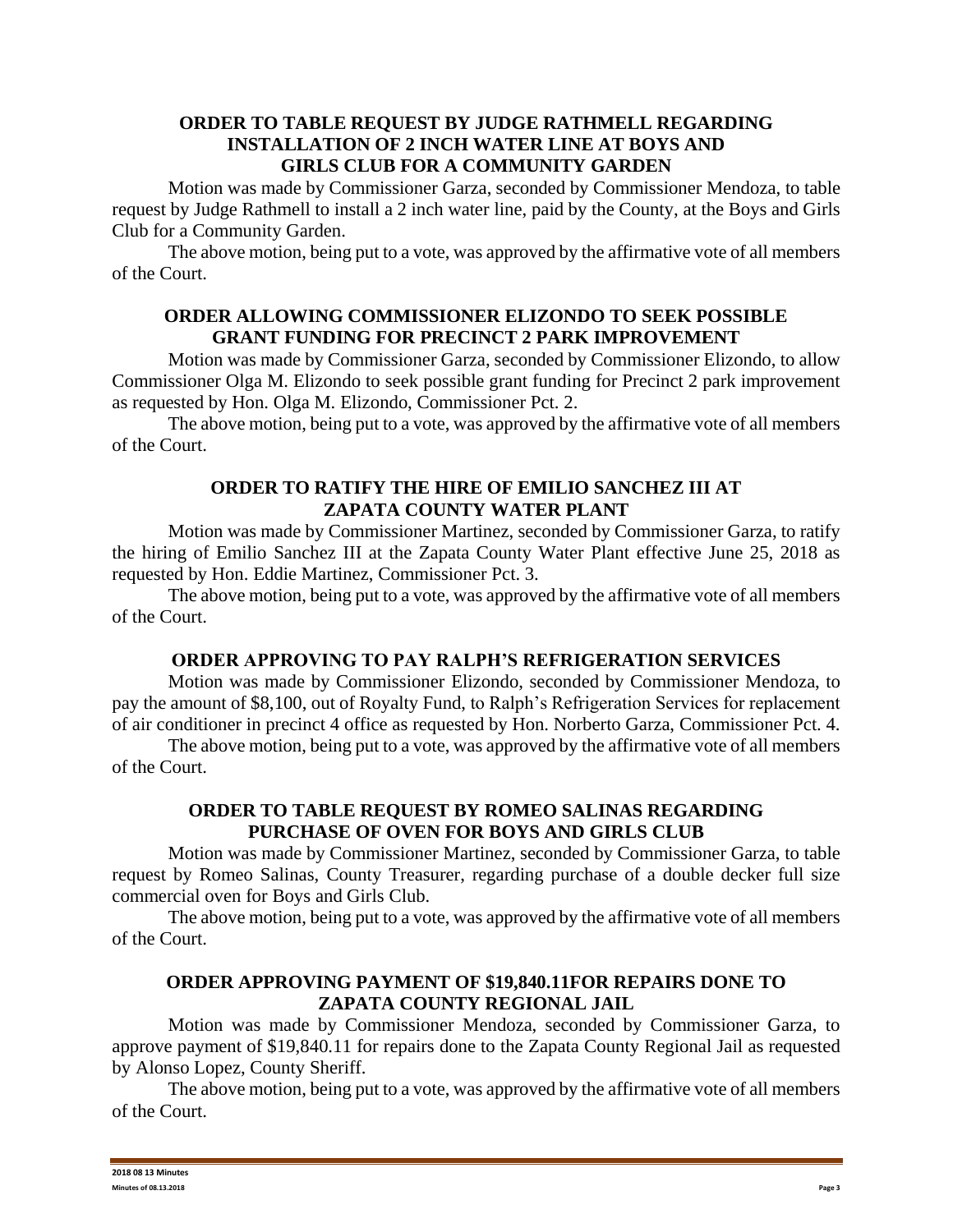## **ORDER TO APPROVE AND DEMONSTRATE COMPLIANCE WITH ALL CIVIL RIGHTS REQUIREMENTS AND TO ENSURE EQUAL OPPORTUNITY AND ACCESS TO ALL BENEFITS FROM TXCDGB PROGRAM (CONTRACT 7216511)**

Motion was made by Commissioner Mendoza, seconded by Commissioner Garza, to approve and demonstrate compliance with all civil rights requirements and to ensure equal opportunity and access to all benefits from the TxCDBG Program (Contract 7216511), as follows:

- Section 3 Policy
- Excessive Force Policy
- Section 504 Policy against Discrimination based on Handicap and Grievance Procedures
- Section 504 Self-Evaluation Form
- Designation Form for Civil Rights Officer
- Limited English Proficiency Sample Plan
- Citizen Participation Plan-Texas Community Development Block Grant Program
- Resolution Regarding Civil Rights
- Code of Conduct Policy

as requested by Triunfo Gonzalez, County Auditor.

The above motion, being put to a vote, was approved by the affirmative vote of all members of the Court.

## **ORDER AWARDING ENGINEERING CONTRACT ON TXCDBG CONTRACT 7217511 TO PREMIER ENGINEERING**

Motion was made Commissioner Martinez, seconded by Commissioner Garza, to award Engineering Contract on TxCDBG Contract 7217511, also known as Falcon Mesa Project, to Premier Engineering as requested by Triunfo Gonzalez, County Auditor.

The above motion, being put to a vote, was approved by the affirmative vote of all members of the Court.

# **ORDER APPROVING TRANSFER OF ANTONIO SAAVEDRA III FROM PARAMEDIC TO PARAMEDIC/FIREFIGHTER**

Motion was made by Commissioner Mendoza, seconded by Commissioner Garza, to approve transfer of Antonio Saavedra III from Paramedic at \$12.75 per hour to Paramedic/Firefighter at \$12.94 per hour (Slot #15), effective July 9, 2018. Increase to come from incentive pay as requested by J.J. Meza, Fire Chief.

The above motion, being put to a vote, was approved by the affirmative vote of all members of the Court.

# **ORDER APPROVING PAYMENT OF INVOICE AND STATUS REVIEW OF STREET IMPROVEMENT PROJECT**

Motion was made by Commissioner Martinez, seconded by Commissioner Garza, to approve payment of invoice in the amount of \$32,252.50 for  $3<sup>rd</sup>$ ,  $4<sup>th</sup>$ , and  $7<sup>th</sup>$  Street Improvement Project as requested by Manuel Gonzalez, Premier Engineering. Project is 10% complete, environmental study was approved as well as release of funds. Mobilization and traffic control are in effect.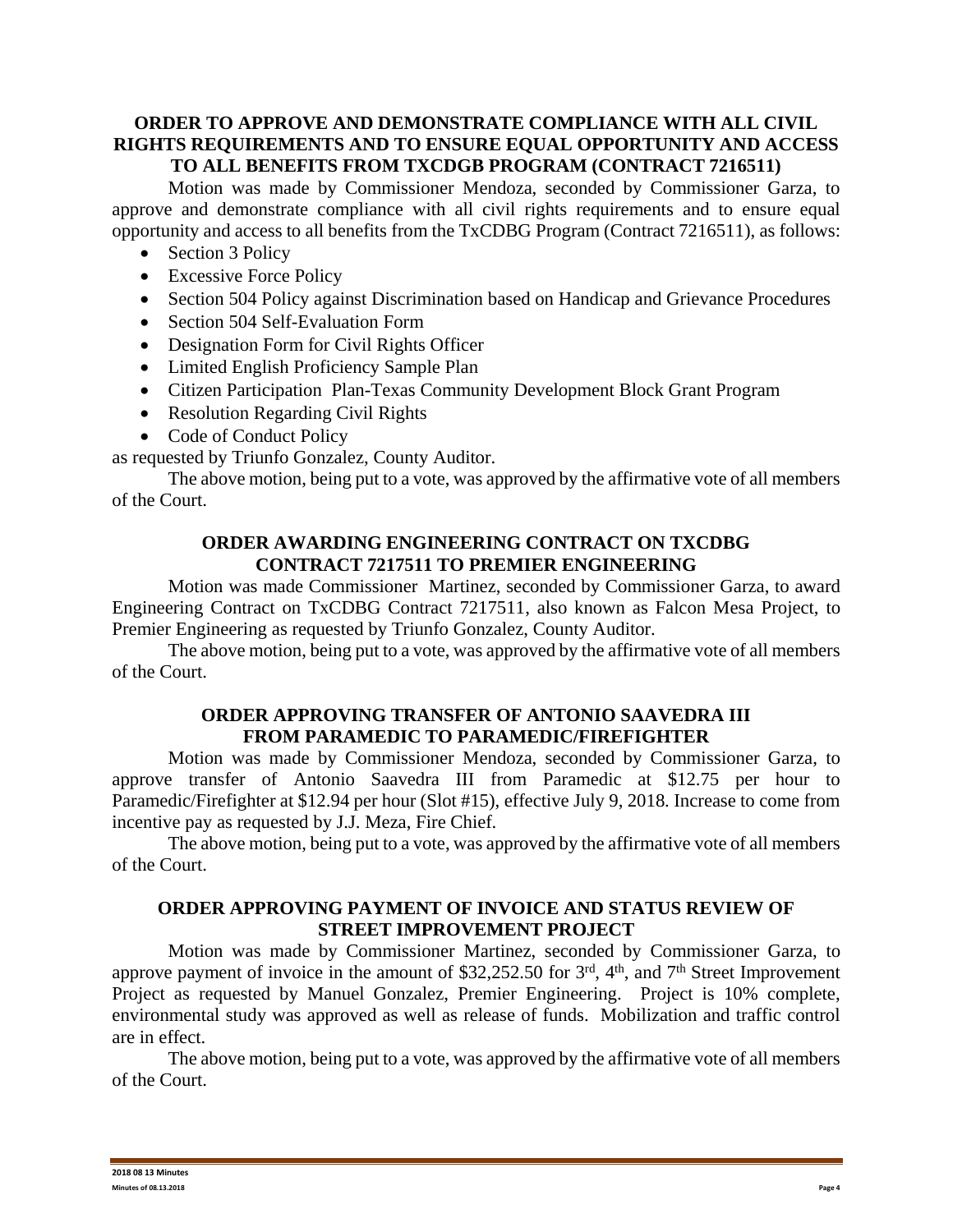## **ORDER APPROVING PAYMENT OF INVOICES AND STATUS REVIEW FOR ZAPATA COUNTY WASTEWATER TREATMENT PLANT PROJECT**

Motion was made by Commissioner Mendoza, seconded by Commissioner Martinez, to approve payment to contractor in the amount of \$504,450 and payment to Premier Engineering and Teracon in the amount of \$16,642.26 for Zapata County Wastewater Treatment Plant Project as requested by Manuel Gonzalez, Premier Engineering. Temporary equipment is being moved for AEP power. Contractor lost time during rainy days and a revised time schedule will be provided. They are working on top soil and office.

The above motion, being put to a vote, was approved by the affirmative vote of all members of the Court.

## **ORDER APPROVING PLAT FOR LEO CUELLAR UNIT 1**

Motion was made by Commissioner Martinez, seconded by Commissioner Mendoza, to approve plat for Leo Cuellar Unit 1 as requested by Manuel Gonzalez, Premier Engineering.

The above motion, being put to a vote, was approved by the affirmative vote of all members of the Court.

## **NO ACTION WAS TAKEN ON THE FOLLOWING ITEM**

To approve re-plat of Tract 5-B Cuellar Subdivision as requested by Manuel Gonzalez, Premier Engineering.

## **ORDER APPROVING INVOICE AND STATUS ON GOLF COURSE SEWER LINE REPLACEMENT**

Motion was made by Commissioner Mendoza, seconded by Commissioner Martinez, to approve payment of invoice in the amount of \$1,100.00 payable to Premier Engineering for Golf Course Sewer line replacement project as requested by Manuel Gonzalez, Premier Engineering. Workers have started staking of sewer lines for said project.

The above motion, being put to a vote, was approved by the affirmative vote of all members of the Court.

## **ORDER APPROVING GROUND LEASE AGREEMENT BETWEEN ZAPATA COUNTY AND COMMUNITY DEVELOPMENT INSTITUTE HEAD START**

Motion was made by Commissioner Martinez, seconded by Commissioner Mendoza, to approve Ground Lease Agreement between Zapata County and the Community Development Institute Head Start, a Colorado nonprofit corporation, with amendment to name, as requested by Jose Casarez, CDI Starr/Zapata HS/EHS Program Director.

The above motion, being put to a vote, was approved by the affirmative vote of all members of the Court.

### **ORDER APPROVING USE OF ZAPATA COUNTY FAIRGROUNDS BY CARSON & BARNES CIRCUS**

Motion was made by Commissioner Garza, seconded by Commissioner Elizondo, to approve the use of the Zapata County Fairgrounds on February 27, 2019 by the Carson & Barnes Circus as requested by John Alberto, Carson & Barnes Circus.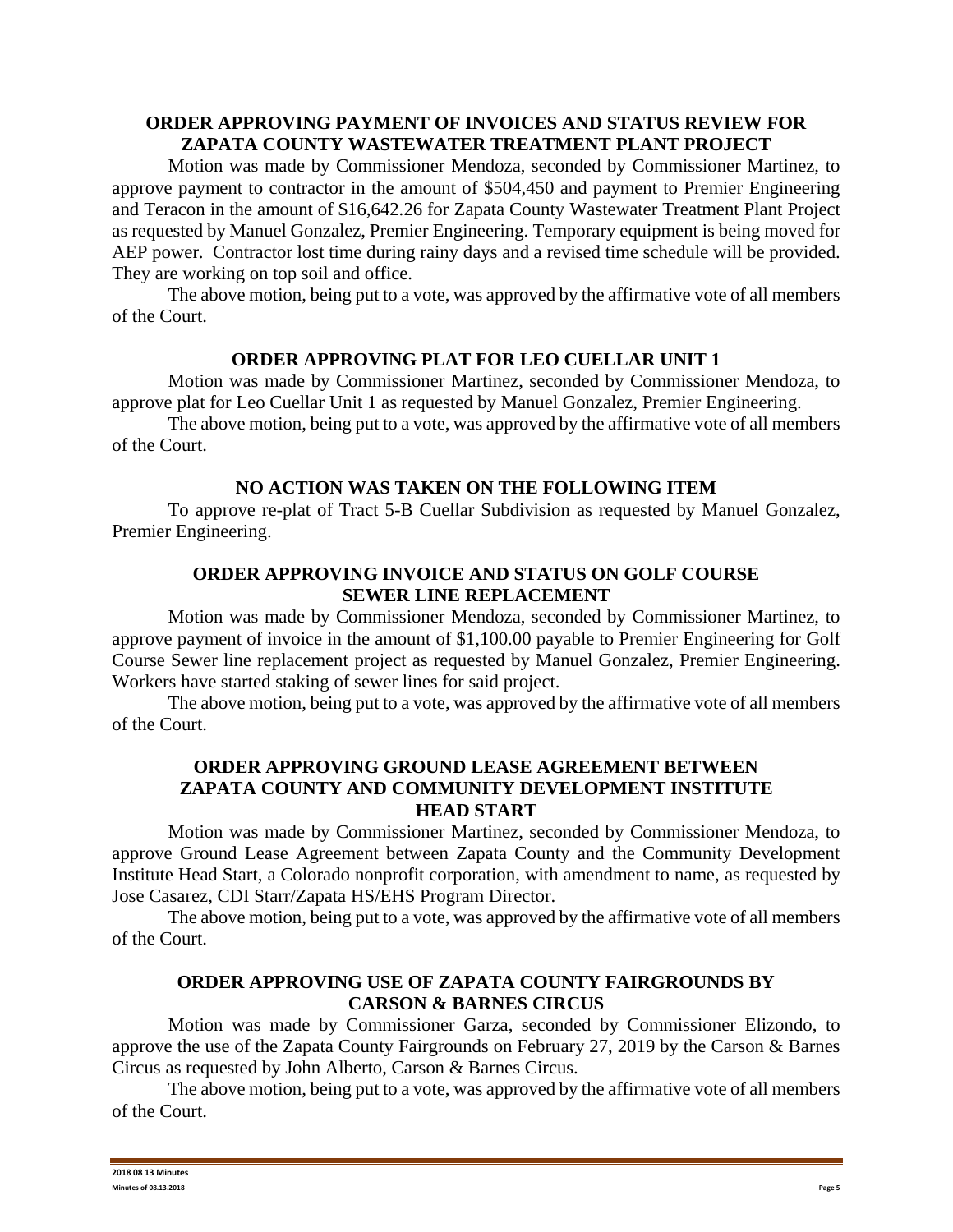### **ORDER APPROVING INSTALLATION OF SECURITY LIGHTS**

Motion was made by Commissioner Garza, seconded by Commissioner Mendoza, to approve the installation of a security light at the following location:

a.  $104.6<sup>th</sup> Street (E. Flores Addition, Block 19)$ 

as requested by Hon. Paco Mendoza, Commissioner Pct. 1.

The above motion, being put to a vote, was approved by the affirmative vote of all members of the Court.

Motion was made by Commissioner Garza, seconded by Commissioner Mendoza, to approve the installation of a security light at the following location:

a. M Ramirez in Ramireño, Tx

as requested by Hon. Olga M. Elizondo, Commissioner Pct. 2.

The above motion, being put to a vote, was approved by the affirmative vote of all members of the Court.

### **ORDER APPROVING INSTALLATION OF SPEED HUMP**

Motion was made by Commissioner Garza, seconded by Commissioner Mendoza, to approve the installation of a speed hump at the following location:

a. 705 Juarez Avenue

as requested by Hon. Norberto Garza, Commissioner P ct. 4.

The above motion, being put to a vote, was approved by the affirmative vote of all members of the Court.

### **ORDER APPROVING LINE-ITEM TRANSFERS**

Motion was made by Commissioner Garza, seconded by Commissioner Mendoza, to approve the following line-item transfers to meet departmental needs:

|             | <b>DEPARTMENT</b>                   | <b>LINE-ITEM</b> | <b>FUND</b>                  | <b>AMOUNT</b> |
|-------------|-------------------------------------|------------------|------------------------------|---------------|
| <b>FROM</b> | Sheriff's Regional Jail             | 010-567-406      | Physicians                   | \$8,000.00    |
| <b>TO</b>   | Sheriff's Regional Jail 010-567-456 |                  | <b>Equipment Maintenance</b> | \$8,000.00    |
| <b>FROM</b> | Sheriff's Regional Jail             | 010-560-335      | <b>Computer Expense</b>      | \$3,500.00    |
| <b>TO</b>   | Sheriff's Regional Jail             | $010-560-454$    | <b>Vehicle Maintenance</b>   | \$3,500.00    |

as requested by Alonso Lopez, County Sheriff.

The above motion, being put to a vote, was approved by the affirmative vote of all members of the Court.

Motion was made by Commissioner Garza, seconded by Commissioner Mendoza, to approve the following line-item transfer to meet departmental needs:

|           | <b>DEPARTMENT</b>               | LINE-ITEM FUND |               | <b>AMOUNT</b> |
|-----------|---------------------------------|----------------|---------------|---------------|
|           | <b>FROM</b> Commissioner Pct. 2 | 10-002-428     | Travel Pct. 2 | \$1,700.00    |
| $\bf{TO}$ | Commissioner Pct. 2             | 10-002-392     | Parks Pct. 2  | \$1,700.00    |

as requested by Hon. Olga M. Elizondo, Commissioner Pct. 2.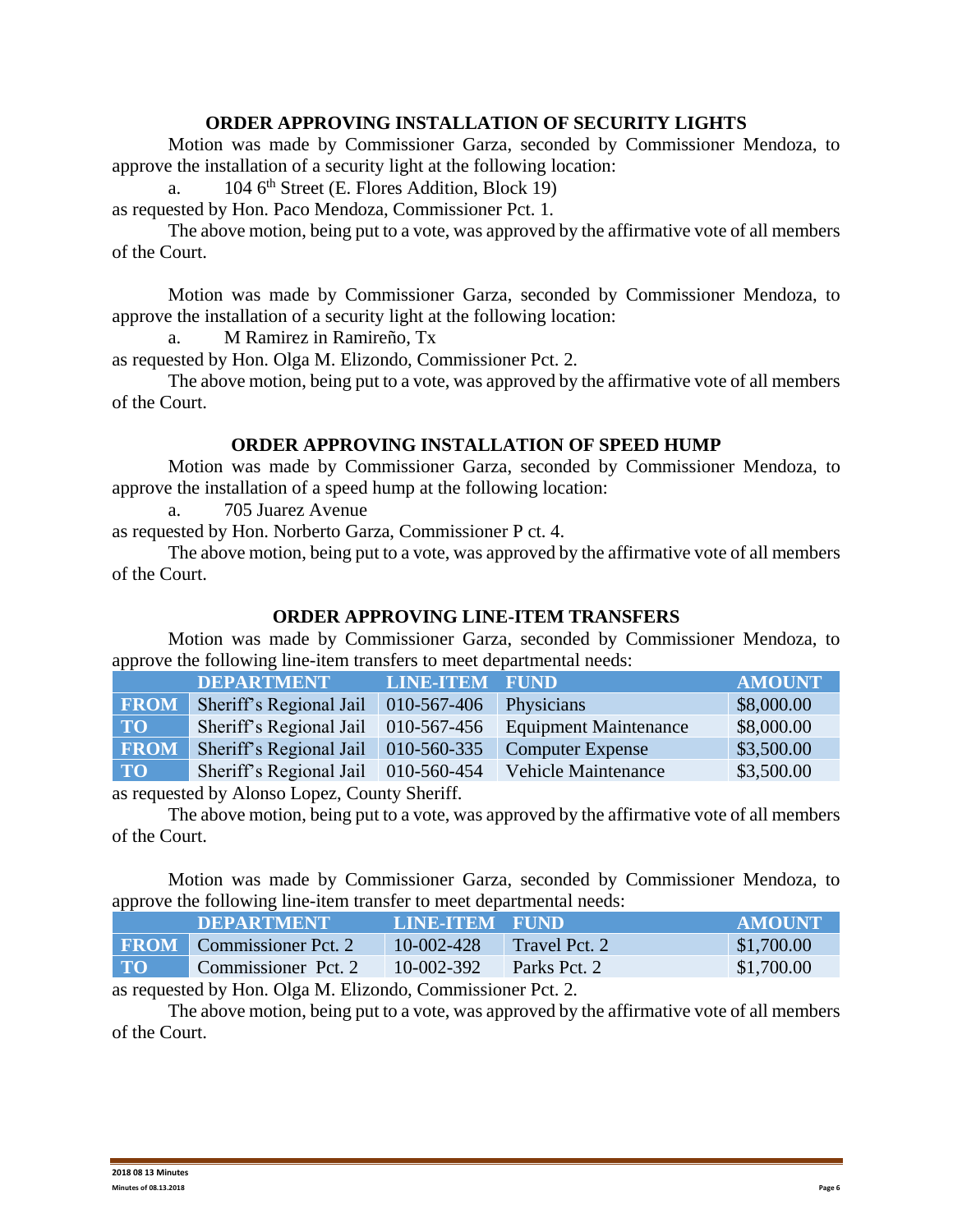Motion was made by Commissioner Garza, seconded by Commissioner Mendoza, to approve the following line-item transfers to meet departmental needs:

|                                                                                                                                                                                                                                                                                                                                    | <b>DEPARTMENT</b>       | <b>LINE-ITEM</b> | <b>FUND</b>               | <b>AMOUNT</b> |  |
|------------------------------------------------------------------------------------------------------------------------------------------------------------------------------------------------------------------------------------------------------------------------------------------------------------------------------------|-------------------------|------------------|---------------------------|---------------|--|
| <b>FROM</b>                                                                                                                                                                                                                                                                                                                        | District Clerk's Office | 10-450-311       | Postage/Express/Freight   | \$350.00      |  |
| <b>TO</b>                                                                                                                                                                                                                                                                                                                          | District Clerk's Office | 10-450-427       | Workshops/Travel Expenses | \$350.00      |  |
| <b>FROM</b>                                                                                                                                                                                                                                                                                                                        | District Clerk's Office | 10-450-311       | Postage/Express/Freight   | \$800.00      |  |
| <b>TO</b>                                                                                                                                                                                                                                                                                                                          | District Clerk's Office | 10-450-310       | <b>Office Supplies</b>    | \$800.00      |  |
| $\mathbf{1}$ $\mathbf{1}$ $\mathbf{1}$ $\mathbf{1}$ $\mathbf{1}$ $\mathbf{1}$ $\mathbf{1}$ $\mathbf{1}$ $\mathbf{1}$ $\mathbf{1}$ $\mathbf{1}$ $\mathbf{1}$ $\mathbf{1}$ $\mathbf{1}$ $\mathbf{1}$ $\mathbf{1}$ $\mathbf{1}$ $\mathbf{1}$ $\mathbf{1}$ $\mathbf{1}$ $\mathbf{1}$ $\mathbf{1}$ $\mathbf{1}$ $\mathbf{1}$ $\mathbf{$ |                         |                  |                           |               |  |

as requested by Hon. Dora Mtz-Castañon, District Clerk.

The above motion, being put to a vote, was approved by the affirmative vote of all members of the Court.

Motion was made by Commissioner Garza, seconded by Commissioner Mendoza, to approve the following line-item transfer to meet departmental needs:

|                      | <b>DEPARTMENT</b>                 | LINE-ITEM FUND                                                             |                        | <b>AMOUNT</b> |
|----------------------|-----------------------------------|----------------------------------------------------------------------------|------------------------|---------------|
|                      | <b>FROM</b> County Judge's Office | $10-400-310$                                                               | <b>Office Supplies</b> | \$900.00      |
| $\Gamma$ TO $\Gamma$ | County Judge's Office             | 10-400-427                                                                 | Travel/Workshops       | \$900.00      |
|                      |                                   | $\Gamma$ <sup>1</sup> 1 $\alpha$ $\Gamma$ 1 $\gamma$ $\alpha$ <sup>n</sup> |                        |               |

as requested by Roxanna Elizondo, County Judge's Office.

The above motion, being put to a vote, was approved by the affirmative vote of all members of the Court.

Motion was made by Commissioner Garza, seconded by Commissioner Mendoza,to approve the following line-item transfer to meet departmental needs:

|           | <b>DEPARTMENT</b>                 | <b>LINE-ITEM FUND</b> |                        | <b>AMOUNT</b> |
|-----------|-----------------------------------|-----------------------|------------------------|---------------|
|           | <b>FROM</b> County Judge's Office | 10-400-310            | <b>Office Supplies</b> | \$300.00      |
| <b>TO</b> | County Judge's Office             | $10-400-462$          | Rental/Maintenance     | \$300.00      |
|           |                                   |                       |                        |               |

as requested by Monica Alanis, County Judge's Office.

The above motion, being put to a vote, was approved by the affirmative vote of all members of the Court.

Motion was made by Commissioner Garza, seconded by Commissioner Mendoza, to approve the following line-item transfer to meet departmental needs:

|                | <b>DEPARTMENT</b>       | LINE-ITEM FUND |                   | AMOUNT     |
|----------------|-------------------------|----------------|-------------------|------------|
| $FROM$ $I & A$ |                         | 37-645-330     | Fuel & Lubricants | \$3,000.00 |
| <b>TO</b>      | <b>Nutrition Center</b> | 37-647-336     | Raw Food          | \$3,000.00 |

as requested by Rosie Gonzalez, Nutrition Center Director.

The above motion, being put to a vote, was approved by the affirmative vote of all members of the Court.

## **ORDER APPROVING RESOLUTION FOR SOUTH TEXAS DEVELOPMENT COUNCIL (STDC) GRANT APPLICATION FOR FY 2018-2019 REGIONAL SOLID WASTE MANAGEMENT PROGRAM**

Motion was made by Commissioner Mendoza, seconded by Commissioner Garza, to approve the Resolution for the South Texas Development Council (STDC) grant application for FY 2018-2019 Regional Solid Waste Management Program as requested by Martin Saenz, Environmental Department.